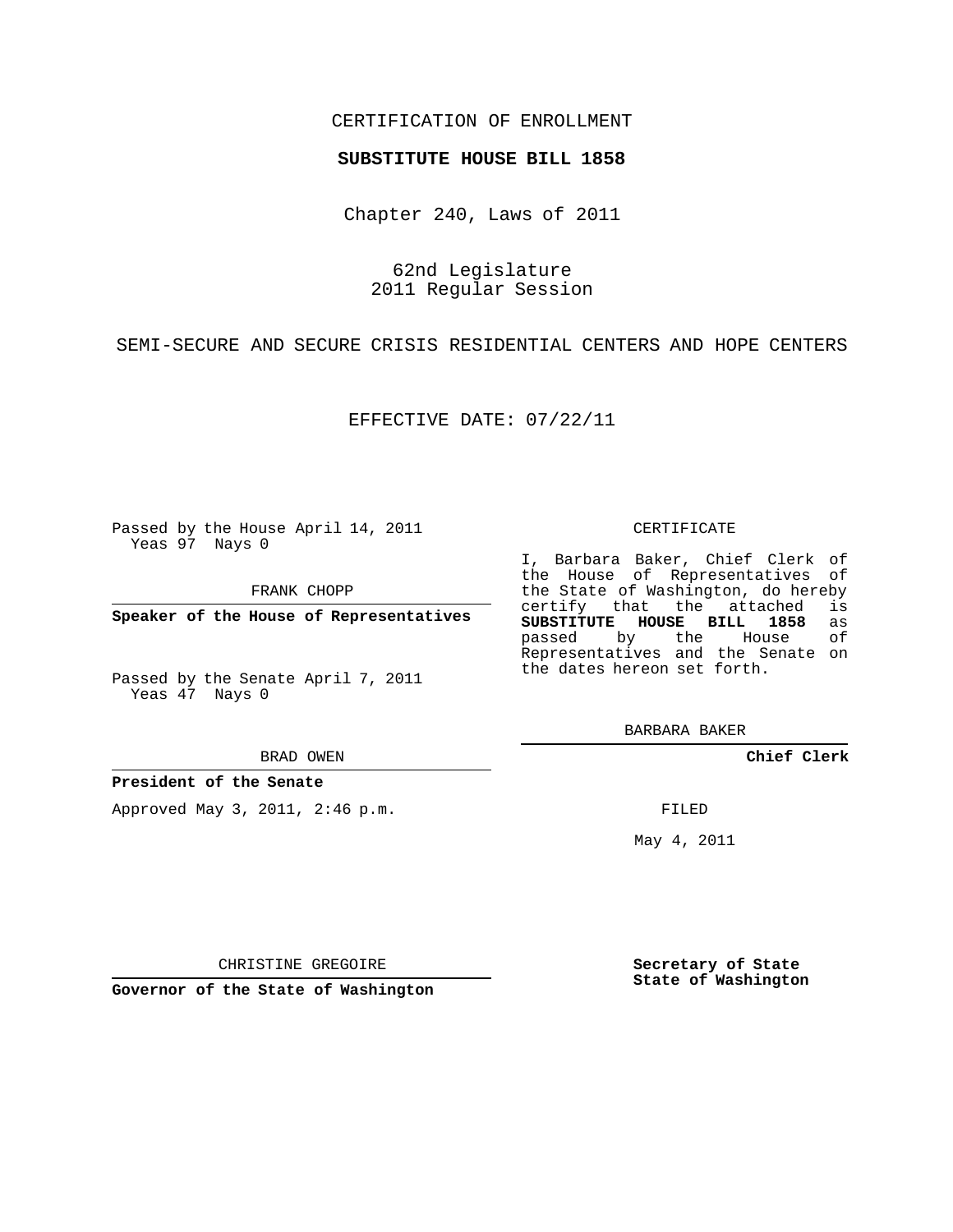# **SUBSTITUTE HOUSE BILL 1858** \_\_\_\_\_\_\_\_\_\_\_\_\_\_\_\_\_\_\_\_\_\_\_\_\_\_\_\_\_\_\_\_\_\_\_\_\_\_\_\_\_\_\_\_\_

\_\_\_\_\_\_\_\_\_\_\_\_\_\_\_\_\_\_\_\_\_\_\_\_\_\_\_\_\_\_\_\_\_\_\_\_\_\_\_\_\_\_\_\_\_

## AS AMENDED BY THE SENATE

Passed Legislature - 2011 Regular Session

# **State of Washington 62nd Legislature 2011 Regular Session**

**By** House Early Learning & Human Services (originally sponsored by Representatives Roberts, Parker, Kagi, Dickerson, Goodman, Lytton, Jacks, Probst, Walsh, Carlyle, Kenney, and Ormsby)

READ FIRST TIME 02/17/11.

 AN ACT Relating to the department of social and health services' authority with regard to semi-secure and secure crisis residential centers and HOPE centers; and amending RCW 74.13.032, 74.15.220, and 74.15.255.

BE IT ENACTED BY THE LEGISLATURE OF THE STATE OF WASHINGTON:

 **Sec. 1.** RCW 74.13.032 and 2009 c 520 s 53 are each amended to read as follows:

 (1) The department shall establish, through performance-based contracts with private or public vendors, regional crisis residential centers with semi-secure facilities. These facilities shall be structured group care facilities licensed under rules adopted by the department and shall have an average of at least four adult staff members and in no event less than three adult staff members to every eight children.

 (2) Within available funds appropriated for this purpose, the department shall establish, through performance-based contracts with private or public vendors, regional crisis residential centers with secure facilities. These facilities shall be facilities licensed under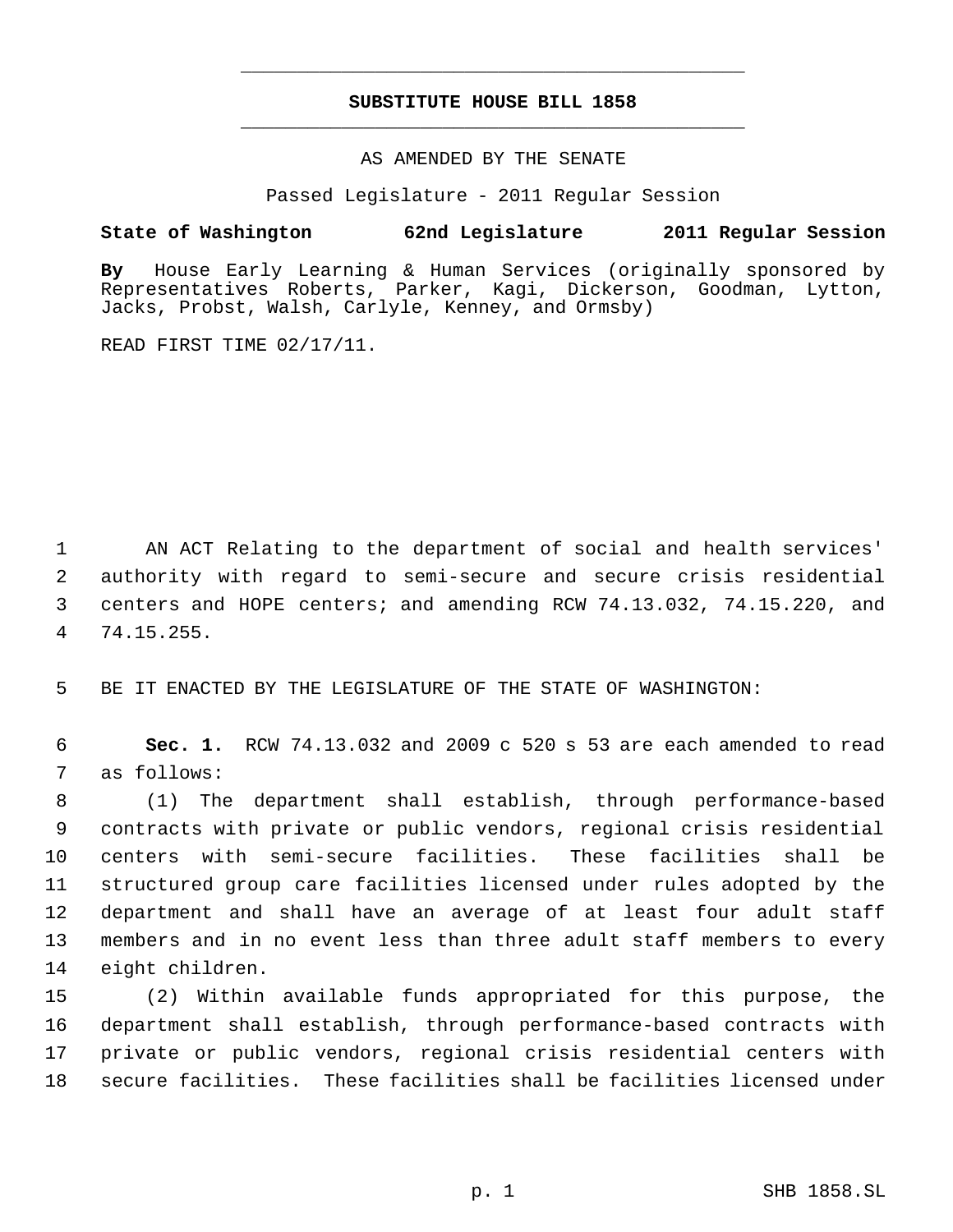rules adopted by the department. These centers may also include semi- secure facilities and to such extent shall be subject to subsection (1) of this section.

 (3) The department shall, in addition to the facilities established under subsections (1) and (2) of this section, establish additional crisis residential centers pursuant to performance-based contracts with licensed private group care facilities.

 (4) The department is authorized to allow contracting entities to 9 include a combination of secure or semi-secure crisis residential centers as defined in RCW 13.32A.030 and/or HOPE centers pursuant to 11 RCW 74.15.220 in the same building or structure. The department shall 12 permit the colocation of these centers only if the entity operating the 13 facility agrees to designate a particular number of beds to each type of center that is located within the building or structure.

 (5) The staff at the facilities established under this section shall be trained so that they may effectively counsel juveniles admitted to the centers, provide treatment, supervision, and structure to the juveniles that recognize the need for support and the varying circumstances that cause children to leave their families, and carry out the responsibilities stated in RCW 13.32A.090. The responsibilities stated in RCW 13.32A.090 may, in any of the centers, be carried out by the department.

23 ( $(\overline{(-5)})$ ) (6) The secure facilities located within crisis residential centers shall be operated to conform with the definition in RCW 13.32A.030. The facilities shall have an average of no less than one adult staff member to every ten children. The staffing ratio shall continue to ensure the safety of the children.

 $((+6))$  (7) If a secure crisis residential center is located in or adjacent to a secure juvenile detention facility, the center shall be operated in a manner that prevents in-person contact between the residents of the center and the persons held in such facility.

 **Sec. 2.** RCW 74.15.220 and 1999 c 267 s 12 are each amended to read as follows:

 The secretary shall establish HOPE centers that provide no more than seventy-five beds across the state and may establish HOPE centers by contract, within funds appropriated by the legislature specifically for this purpose. HOPE centers shall be operated in a manner to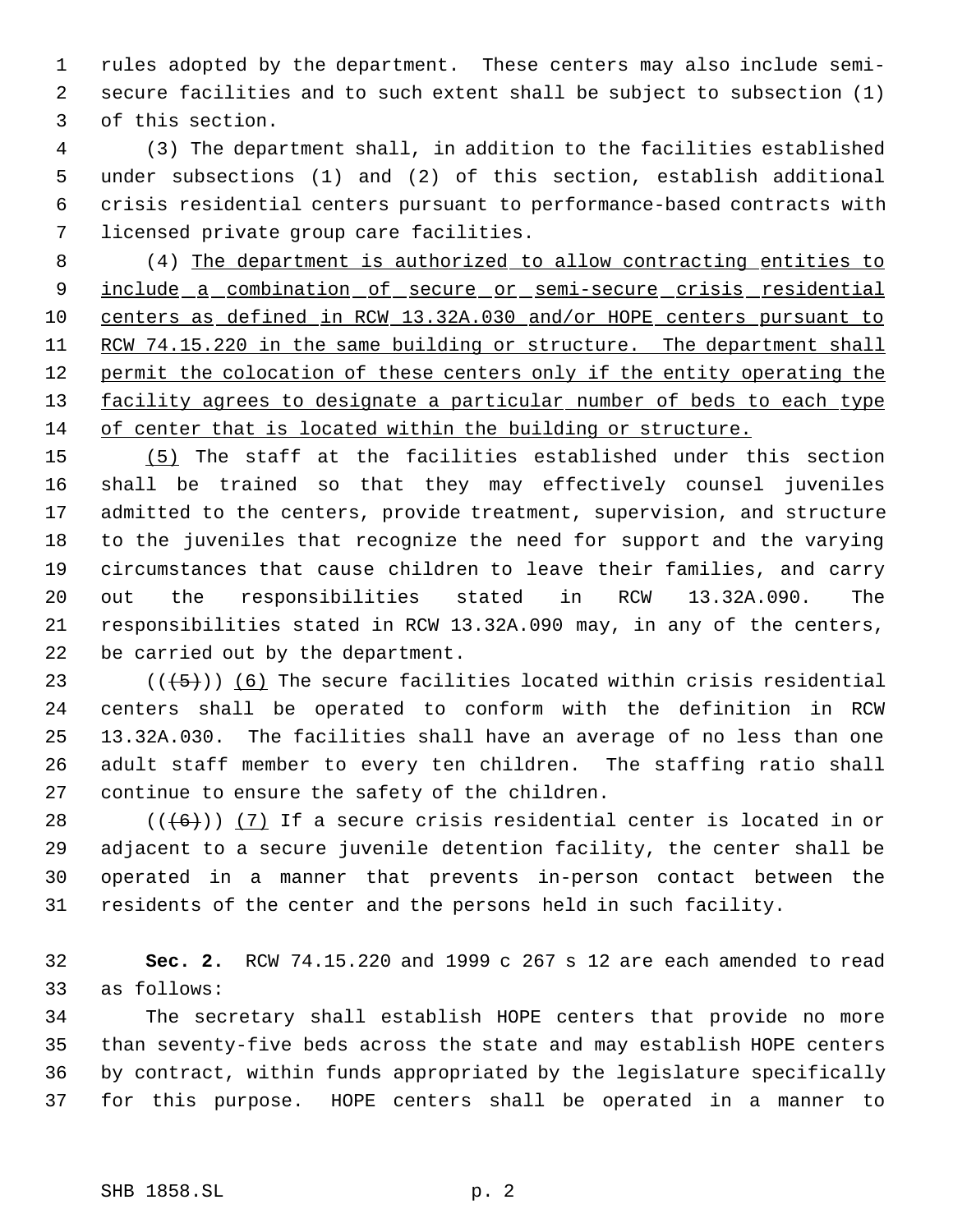reasonably assure that street youth placed there will not run away. Street youth may leave a HOPE center during the course of the day to attend school or other necessary appointments, but the street youth must be accompanied by an administrator or an administrator's designee. The street youth must provide the administration with specific information regarding his or her destination and expected time of return to the HOPE center. Any street youth who runs away from a HOPE center shall not be readmitted unless specifically authorized by the street youth's placement and liaison specialist, and the placement and liaison specialist shall document with specific factual findings an appropriate basis for readmitting any street youth to a HOPE center. HOPE centers are required to have the following:

(1) A license issued by the secretary;

 (2) A professional with a master's degree in counseling, social work, or related field and at least one year of experience working with street youth or a bachelor of arts degree in social work or a related field and five years of experience working with street youth. This professional staff person may be contractual or a part-time employee, but must be available to work with street youth in a HOPE center at a ratio of one to every fifteen youth staying in a HOPE center. This professional shall be known as a placement and liaison specialist. Preference shall be given to those professionals cross-credentialed in mental health and chemical dependency. The placement and liaison specialist shall:

 (a) Conduct an assessment of the street youth that includes a determination of the street youth's legal status regarding residential placement;

 (b) Facilitate the street youth's return to his or her legally authorized residence at the earliest possible date or initiate processes to arrange legally authorized appropriate placement. Any street youth who may meet the definition of dependent child under RCW 13.34.030 must be referred to the department. The department shall determine whether a dependency petition should be filed under chapter 13.34 RCW. A shelter care hearing must be held within seventy-two hours to authorize out-of-home placement for any youth the department determines is appropriate for out-of-home placement under chapter 13.34 RCW. All of the provisions of chapter 13.32A RCW must be followed for children in need of services or at-risk youth;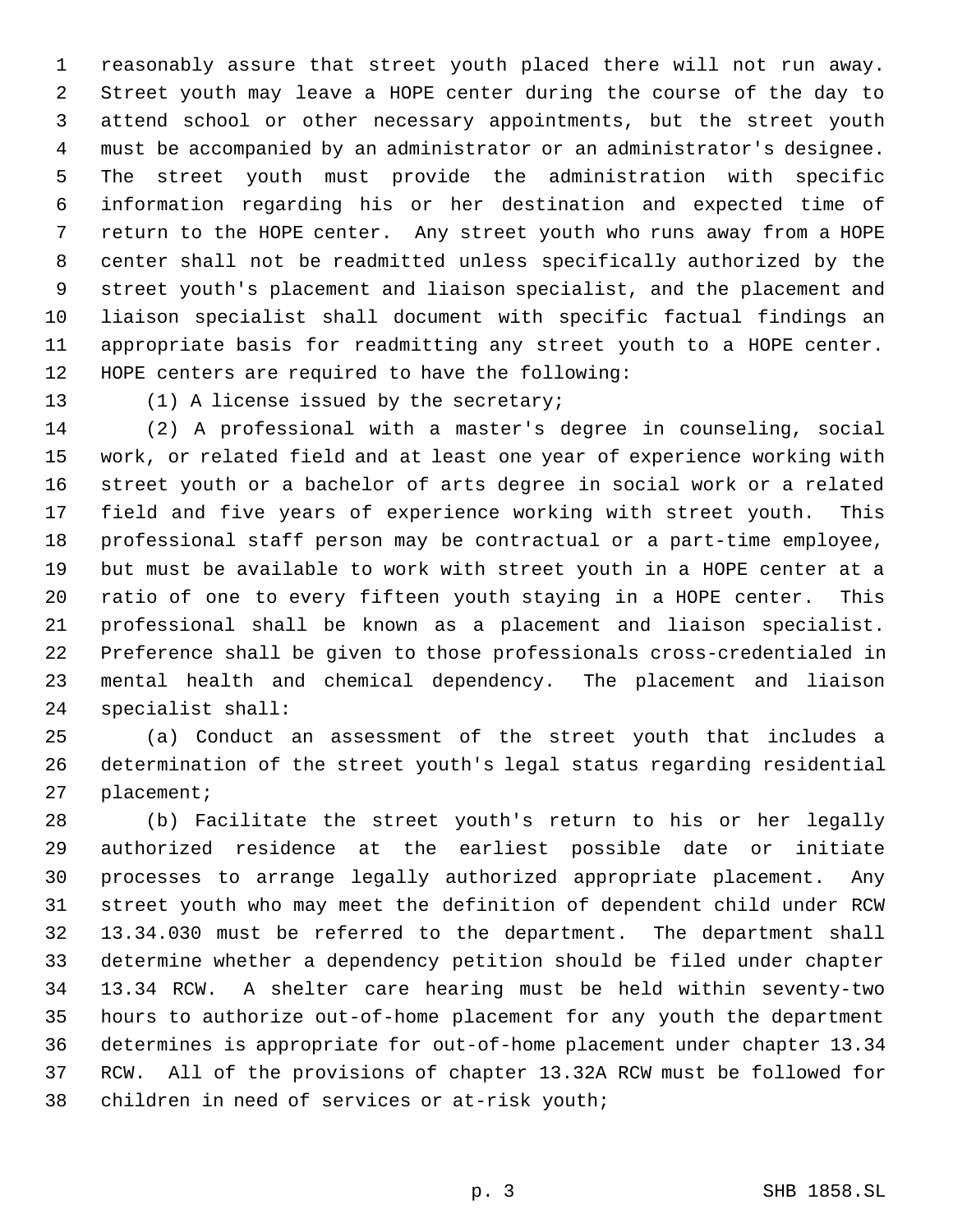(c) Interface with other relevant resources and system representatives to secure long-term residential placement and other needed services for the street youth;

 (d) Be assigned immediately to each youth and meet with the youth within eight hours of the youth receiving HOPE center services;

 (e) Facilitate a physical examination of any street youth who has not seen a physician within one year prior to residence at a HOPE center and facilitate evaluation by a county-designated mental health professional, a chemical dependency specialist, or both if appropriate; and

 (f) Arrange an educational assessment to measure the street youth's competency level in reading, writing, and basic mathematics, and that 13 will measure learning disabilities or special needs;

 (3) Staff trained in development needs of street youth as determined by the secretary, including an administrator who is a professional with a master's degree in counseling, social work, or a related field and at least one year of experience working with street youth, or a bachelor of arts degree in social work or a related field and five years of experience working with street youth, who must work with the placement and liaison specialist to provide appropriate services on site;

 (4) A data collection system that measures outcomes for the population served, and enables research and evaluation that can be used for future program development and service delivery. Data collection systems must have confidentiality rules and protocols developed by the secretary;

 (5) Notification requirements that meet the notification requirements of chapter 13.32A RCW. The youth's arrival date and time must be logged at intake by HOPE center staff. The staff must immediately notify law enforcement and dependency caseworkers if a street youth runs away from a HOPE center. A child may be transferred to a secure facility as defined in RCW 13.32A.030 whenever the staff reasonably believes that a street youth is likely to leave the HOPE center and not return after full consideration of the factors set forth in RCW 13.32A.130(2)(a) (i) and (ii). The street youth's temporary placement in the HOPE center must be authorized by the court or the secretary if the youth is a dependent of the state under chapter 13.34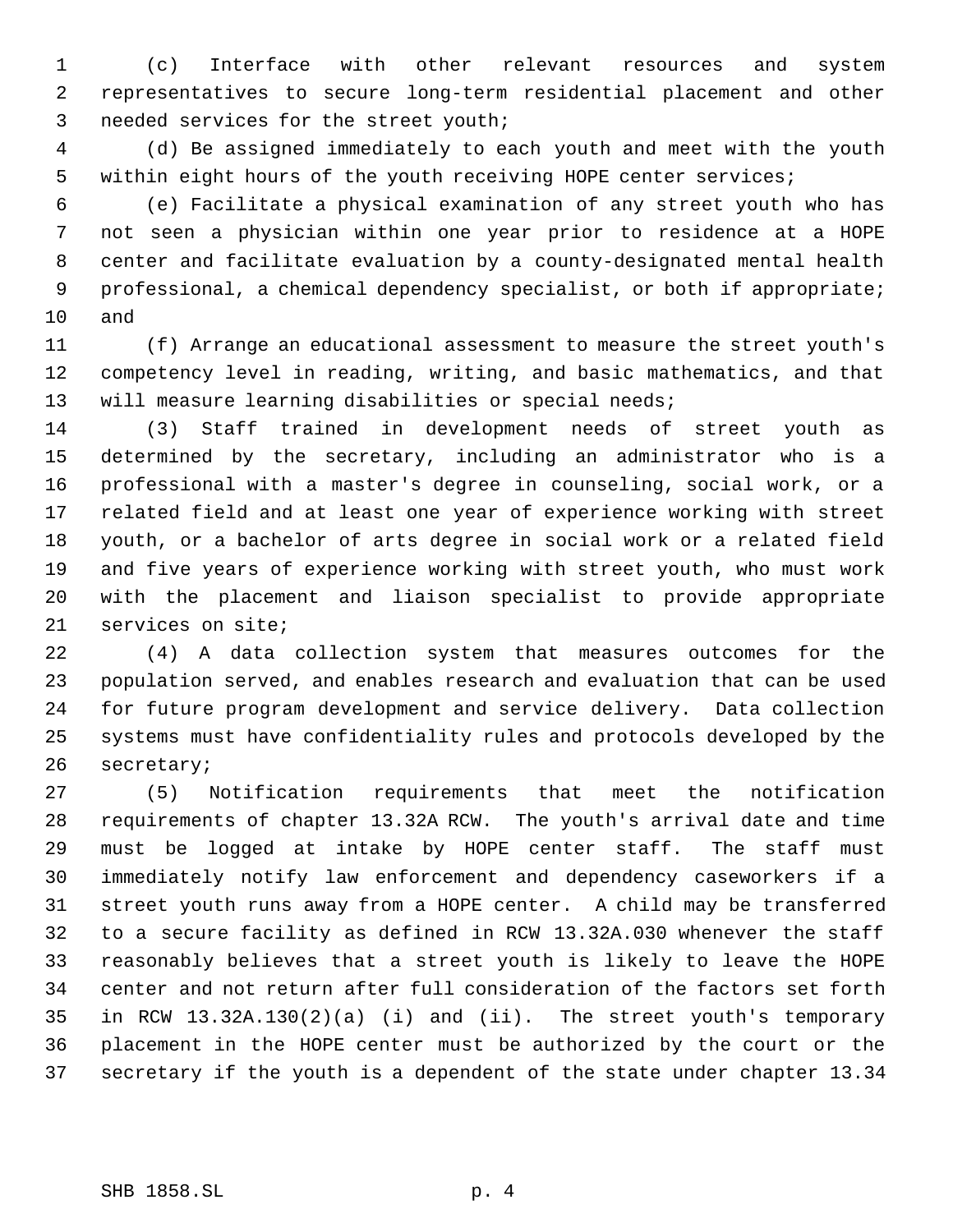RCW or the department is responsible for the youth under chapter 13.32A RCW, or by the youth's parent or legal custodian, until such time as the parent can retrieve the youth who is returning to home;

 (6) HOPE centers must identify to the department any street youth it serves who is not returning promptly to home. The department then must contact the missing children's clearinghouse identified in chapter 13.60 RCW and either report the youth's location or report that the youth is the subject of a dependency action and the parent should 9 receive notice from the department;

 (7) Services that provide counseling and education to the street youth; and

12 (8) The department shall (( $\theta$ nly)) award contracts for the operation 13 of HOPE center beds and responsible living skills programs ( $(i+n)$  departmental-regions:  $(a)$ -With-operating-secure-crisis-residential 15 centers; or (b) in which the secretary finds significant progress is 16 made toward opening a secure crisis residential center)) with the goal 17 of facilitating the coordination of services provided for youth by such programs and those services provided by secure and semi-secure crisis residential centers.

 **Sec. 3.** RCW 74.15.255 and 2010 c 289 s 10 are each amended to read as follows:

 (1)(a) Within available funds appropriated for this purpose, the department shall contract for a continuum of short-term stabilization services pursuant to RCW 13.32A.030 and 74.15.220. The department shall collaborate with service providers in a manner that allows secure 26 and semi-secure crisis residential centers and HOPE centers to be 27 located in a geographically representative manner and to facilitate the coordination of services provided for youth by such programs. To 29 achieve efficiencies and increase utilization, the department shall 30 allow the colocation of these centers in the same building or structure, except that a youth may not be placed in a secure facility 32 or the secure portion of a colocated facility except as specifically authorized by chapter 13.32A RCW. The department shall allow the 34 colocation of these centers only if the entity operating the facility agrees to designate a particular number of beds to each type of center 36 that is located within the building or structure. The beds so